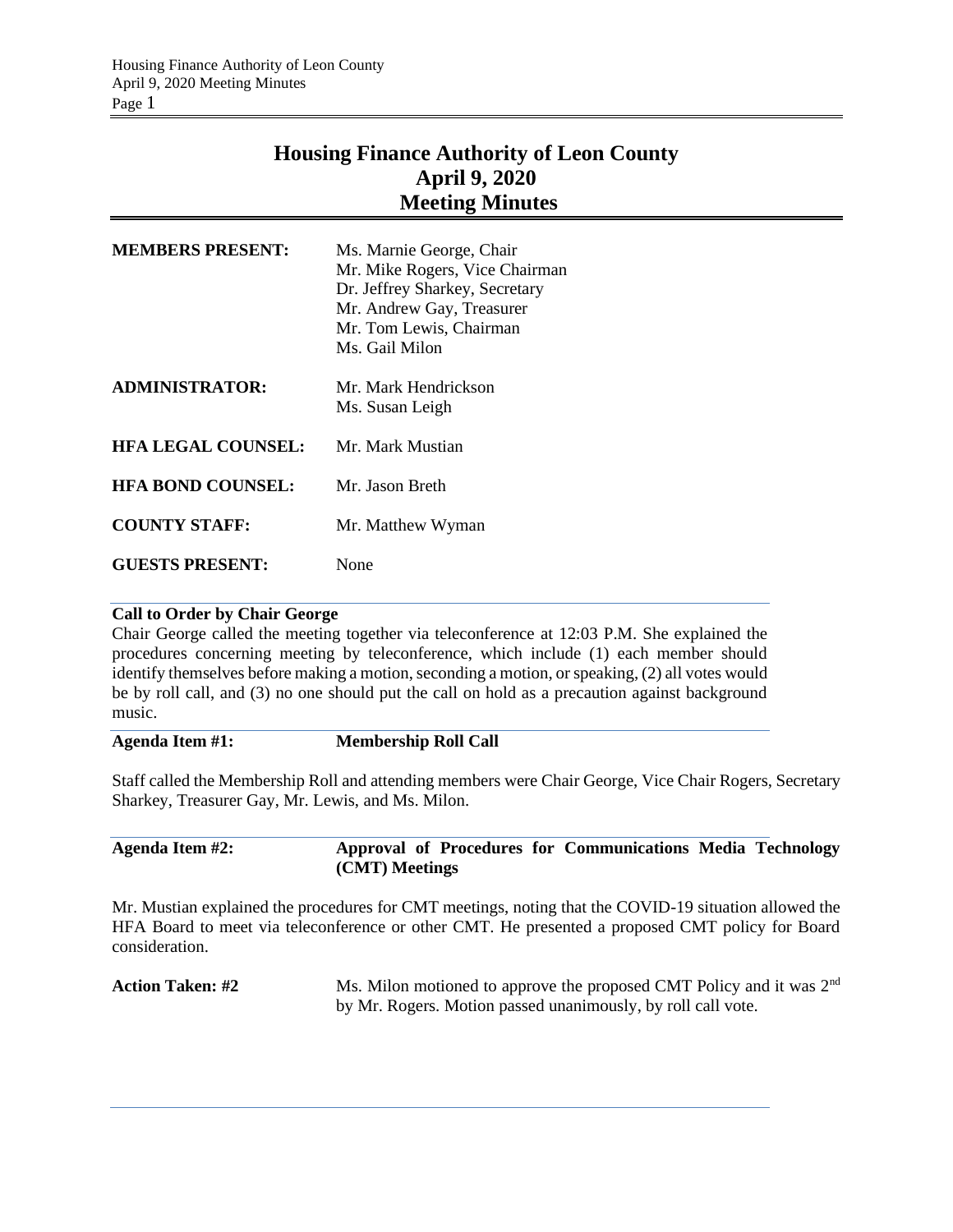| <b>Agenda Item #3:</b>  | Approval of the February 13, 2020, Agenda                                                                                                                                                                         |  |  |
|-------------------------|-------------------------------------------------------------------------------------------------------------------------------------------------------------------------------------------------------------------|--|--|
| <b>Action Taken: #3</b> | Chair George called for a motion for approval of the April 9, 2020 Meeting<br>Agenda. Ms. Milon motioned to approve, and it was $2nd$ by Mr. Gay.<br>Motion passed unanimously by roll call vote.                 |  |  |
| Agenda Item #4:         | Approval of the February 13, 2020 Minutes                                                                                                                                                                         |  |  |
| <b>Action Taken: #4</b> | Chair George called for a motion for approval of February 13, 2020<br>Meeting Minutes. Mr. Rogers motioned to approve, and it was 2 <sup>nd</sup> by Dr.<br>Sharkey. Motion passed unanimously by roll call vote. |  |  |

**Agenda Item #9 Lakes at San Marcos**

Chair George asked that this agenda item be considered at this time, as a precaution against losing a quorum later in the meeting. Mr. Hendrickson presented a background on the development, including the financing by the HFA in 2005 and the removal of the original general partner by the equity investor. He stated that a new general partner was proposed, and that the new general partner had been evaluated by the HFA's credit underwriter AmeriNat—who recommended approval. Mr. Breth presented the proposed resolution approving the transfer of the GP interest in the borrower, subject to the conditions established in the credit underwriting evaluation, and approving the assignment and assumption of loan documents to the new general partner , and the release and substitution of certain guarantors related thereto. Ms. George asked if there was any public comment on this agenda item and there was none.

**Action Taken: #9** Mr. Rogers motioned to approve the proposed resolution drafted by bond counsel related to the transfer of General Partner interest for the Lakes at San Marcos, and it was  $2<sup>nd</sup>$  by Mr. Gay. Motion passed unanimously by roll call vote.

| No action taken              |
|------------------------------|
| There was no public comment. |
| <b>Public Comment</b>        |
|                              |

Mr. Gay presented the Financial Reports, including the March 31 balance sheet, year-to-date expenditures and income, the backup materials, and the proposed expenditure and debit card approvals. He also presented a set of new procedures for use of electronic banking for payments, due to the inability to have checks signed during the COVID-19 crisis.

**Procedures via ACH/electronic check**

#### **Action Taken:**

6A & 6B Ms. Milon motioned to accept the March 31, 2020 Financial Statement and Income and Expense Report, and it was 2<sup>nd</sup> by Dr. Sharkey. Motion passed unanimously by roll call vote.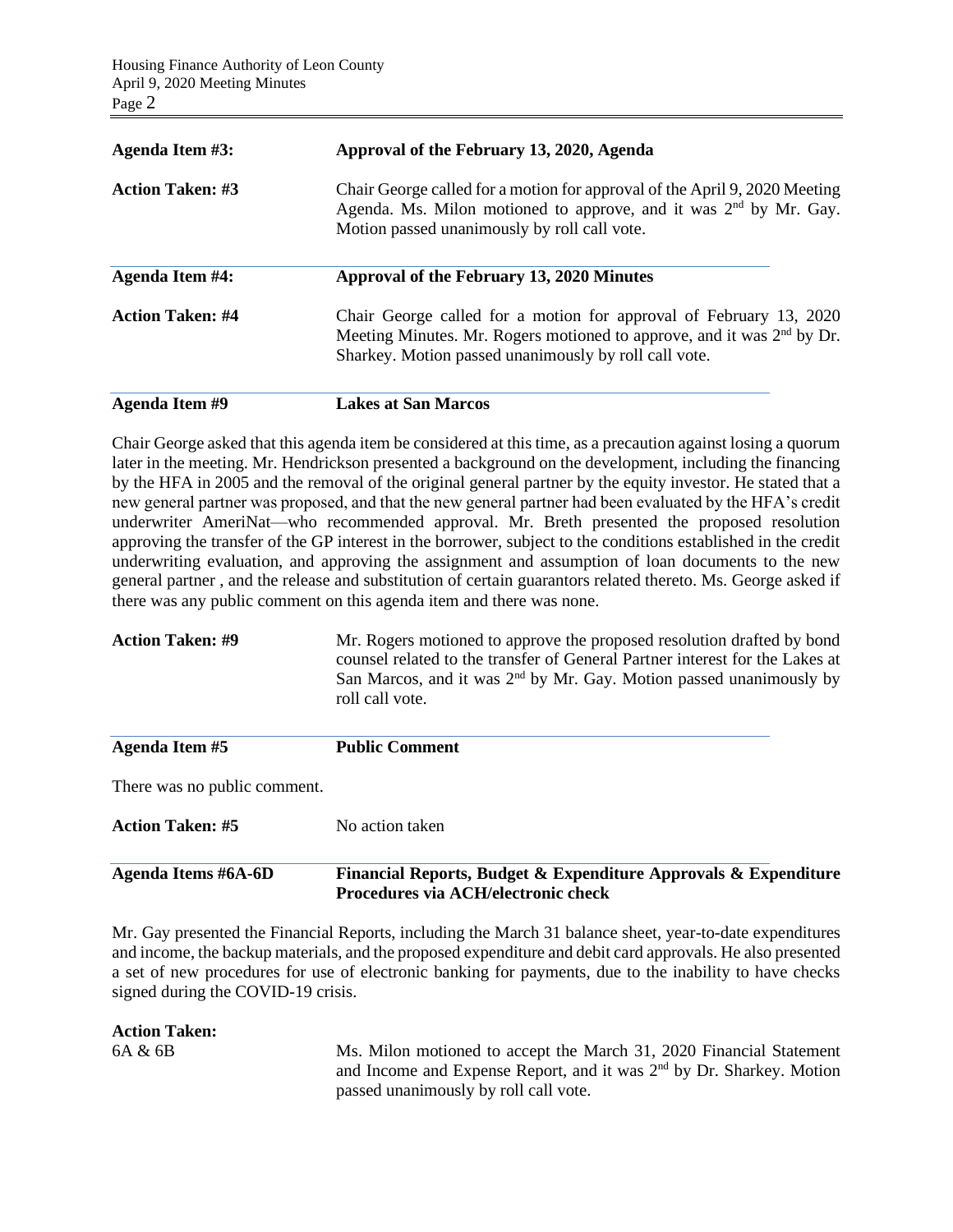| Page 3                   |                                                                                                                                                                                              |  |  |
|--------------------------|----------------------------------------------------------------------------------------------------------------------------------------------------------------------------------------------|--|--|
| 6C                       | Dr. Sharkey motioned to approve the proposed Expenditure and Debit<br>Card Approval list, and it was 2 <sup>nd</sup> by Mr. Rogers. Motion passed<br>unanimously by roll call vote.          |  |  |
| 6D                       | Ms. Milon motioned to approve the proposed ACH/electronic check<br>procedures presented by Treasurer Gay, and it was $2nd$ by Mr. Lewis.<br>Motion passed unanimously by roll call vote.     |  |  |
| <b>Agenda Items #7A</b>  | <b>County Update</b>                                                                                                                                                                         |  |  |
|                          | Mr. Wyman updated the Board on County activities, including the Emergency Repair Program and the<br>scheduled TEFRA approval by the BOCC for Magnolia Family on April 28.                    |  |  |
| <b>Action Taken: #7A</b> | No action taken.                                                                                                                                                                             |  |  |
| <b>Agenda Items #8A</b>  | <b>Magnolia Terrace</b>                                                                                                                                                                      |  |  |
|                          | Mr. Hendrickson explained that the deal was ready for bond pricing and that a Preliminary Official<br>Statement was published, but that the bond sale was delayed until bond rates improved. |  |  |
| <b>Action Taken: #8A</b> | No action taken.                                                                                                                                                                             |  |  |
| <b>Agenda Item #8B:</b>  | <b>Magnolia Family</b>                                                                                                                                                                       |  |  |
|                          | Mr. Hendrickson updated the Board on the Magnolia Family financing. Ms. Milon asked if the financing<br>was dependent upon SAIL funding and Mr. Hendrickson responded in the affirmative.    |  |  |
| <b>Action Taken: #8B</b> | No action taken.                                                                                                                                                                             |  |  |
| <b>Agenda Item #8C:</b>  | <b>Emergency Repair Program</b>                                                                                                                                                              |  |  |

Mr. Hendrickson updated the Board on the status of the program.

**Action Taken #8C: Ms. Milon asked for more detailed information on the part of the program which permitted \$7,500 of repairs. Mr. Hendrickson and Mr. Wyman stated that they would research this item and bring it to the May HFA meeting.**

**Agenda Item #8D: Real Estate**

Mr. Hendrickson stated that a property on Morgan Road had been sold since the last meeting.

**Action Taken #8D:** No action taken.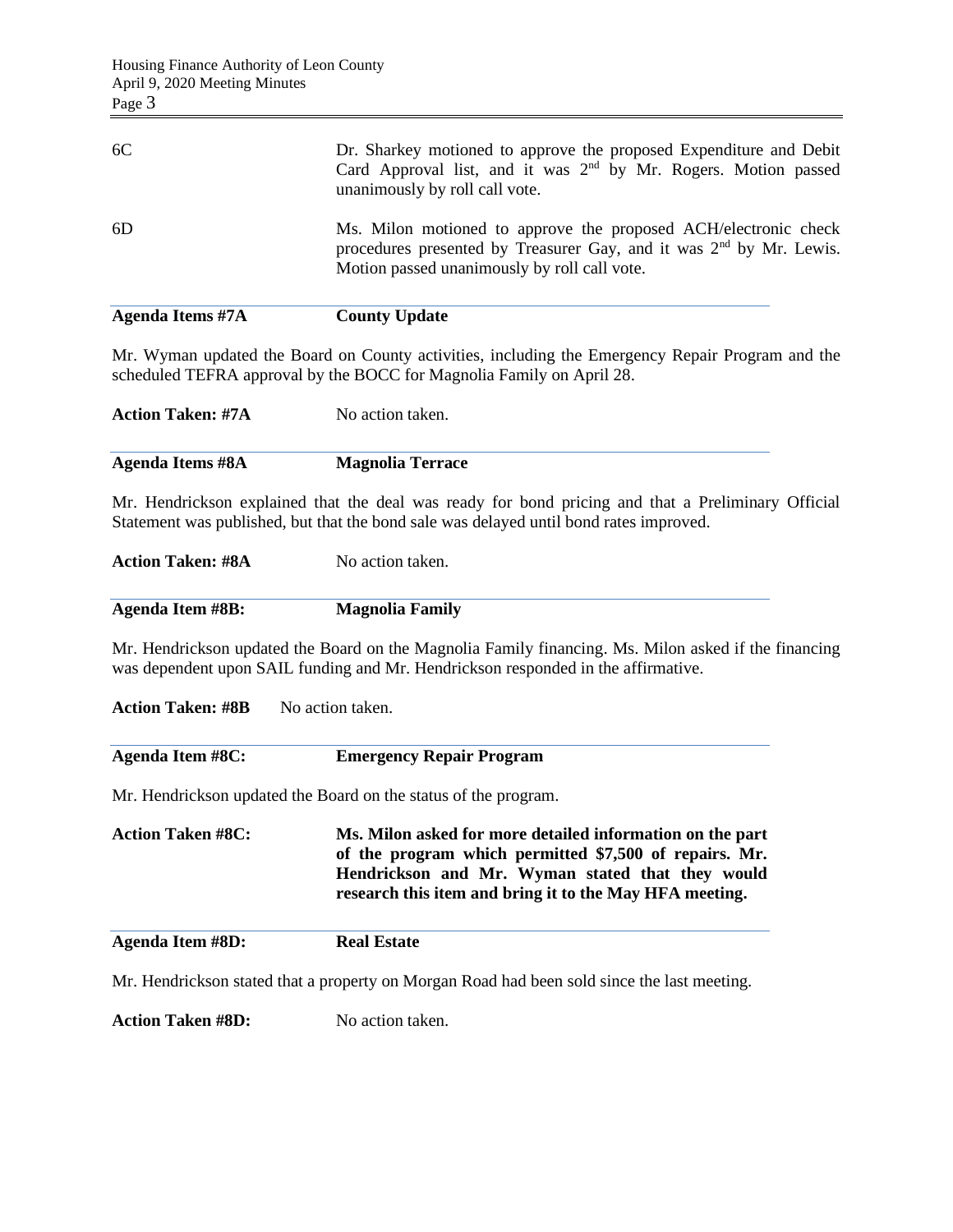| <b>Agenda Item #8E:</b>          | <b>Legal Update</b>                                                   |  |
|----------------------------------|-----------------------------------------------------------------------|--|
| Mr. Mustian had no legal update. |                                                                       |  |
| <b>Action Taken #8E:</b>         | No action taken.                                                      |  |
| <b>Agenda Item #8F:</b>          | <b>To-Do List</b>                                                     |  |
|                                  | Mr. Hendrickson reported that the to-do list was in the Board Packet. |  |
| <b>Action Taken #8F:</b>         | No action taken                                                       |  |
| <b>Agenda Item #8G:</b>          | <b>State Legislative Update</b>                                       |  |

Mr. Hendrickson reported on the legislative success of achieving full funding of \$370 million for affordable housing from the Sadowski Housing Trust Funds. He stated that the lobbying and public relations activities were continuing at maximum level to make sure that no housing funding would be rescinded due to the impact of COVID-19 on the budget.

**Action Taken # 8G**: No action taken.

**Agenda Item # 10: Adjournment**

On a motion by Ms. Milon, 2<sup>nd</sup> by Mr. Lewis, the Board voted unanimously by roll call to adjourn the meeting at 12:42 PM.

\_\_\_\_\_\_\_\_\_\_\_\_\_\_\_\_\_\_\_\_\_\_\_\_\_\_\_\_\_\_\_ Marnie George, Chair

\_\_\_\_\_\_\_\_\_\_\_\_\_\_\_\_\_\_\_\_\_\_\_\_\_\_\_\_\_\_\_ Jeffrey Sharkey, Secretary Date: